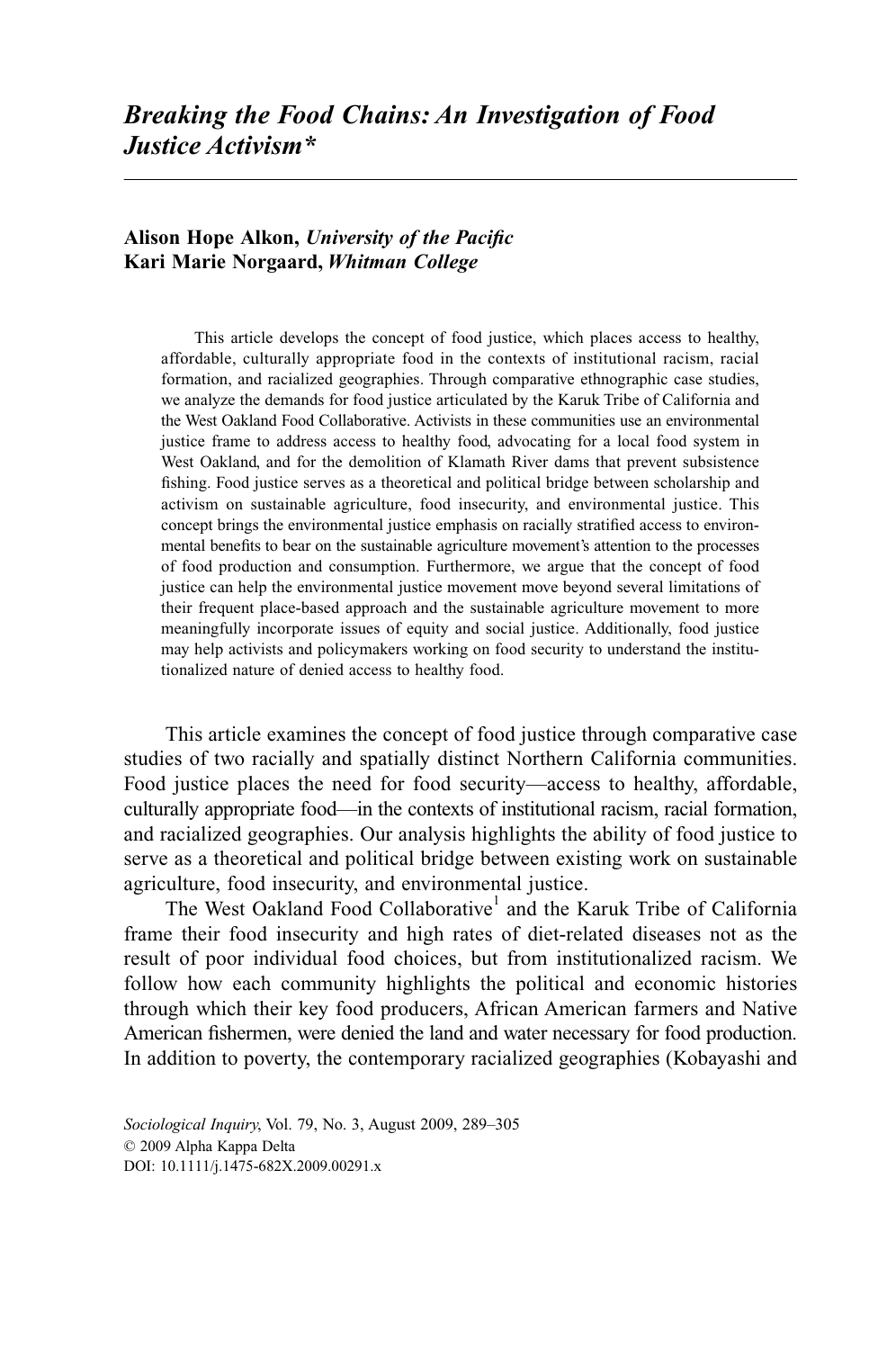Peake 2000) through which institutional racism shapes the physical landscape prevent many black and indigenous communities from purchasing the quality of food they once produced. Lack of geographic and economic access confines their choices to processed, fast, and commodity foods. Additionally, black and Native American communities suffer from elevated rates of diet-related illnesses such as diabetes. Activists in the communities we study pursue food justice through a diverse array of strategies including challenging state policy and the creation of alternative food systems.

From these case studies, we demonstrate that the concept of food justice allows sustainable agriculture scholars to better contend with institutional racism and environmental justice theorists to connect disproportionate access to environmental benefits to social science analyses of race (Pulido 2000). Moreover, it is our hope that the concept of food justice may create political alliances between proponents of the environmental justice and sustainable agriculture movements through an understanding of food access as a product of institutionalized racism.

### **Ecology and Equity: Building Theoretical Bridges**

While environmental justice advocates have long argued that low-income people and people of color suffer disproportionately from the burdens of environmental degradation, recent scholarship has also begun to emphasize the problem of disproportionate access to environmental benefits. Attention to environmental benefits helps the environmental justice movement to solidify its connection to larger democratic projects such as eco-populism (Szasz 1994), ecological democracy (Faber 1998), and just sustainability (Agyeman 2005). The sustainable agriculture movement, on the other hand, focusing primarily on the environmental benefits of fertile soil, clean water, and pesticide-free food, has often ignored the role of race in structuring agriculture in the United States (Allen 2004). Although the term sustainability includes both ecological protection and social justice by definition, sustainable agriculture activists have primarily aligned themselves with the environmental rather than environmental justice movement (Alkon 2008). Following a brief review of existing literature within sustainable agriculture and environmental justice, we offer two case studies in which activists situate their own lack of food access within historical processes of institutional racism, racial identity formation, and racialized geographies.

## *Bringing Social Justice Back into Sustainability*

The sustainable agriculture movement has traditionally focused on technical solutions to problems of ecologically devastating food production, making use of the work of university extension agents and agroecologists. Social scientists, however, have portrayed an agriculture system embedded in specific, historically produced social relations as responsible for social and environmental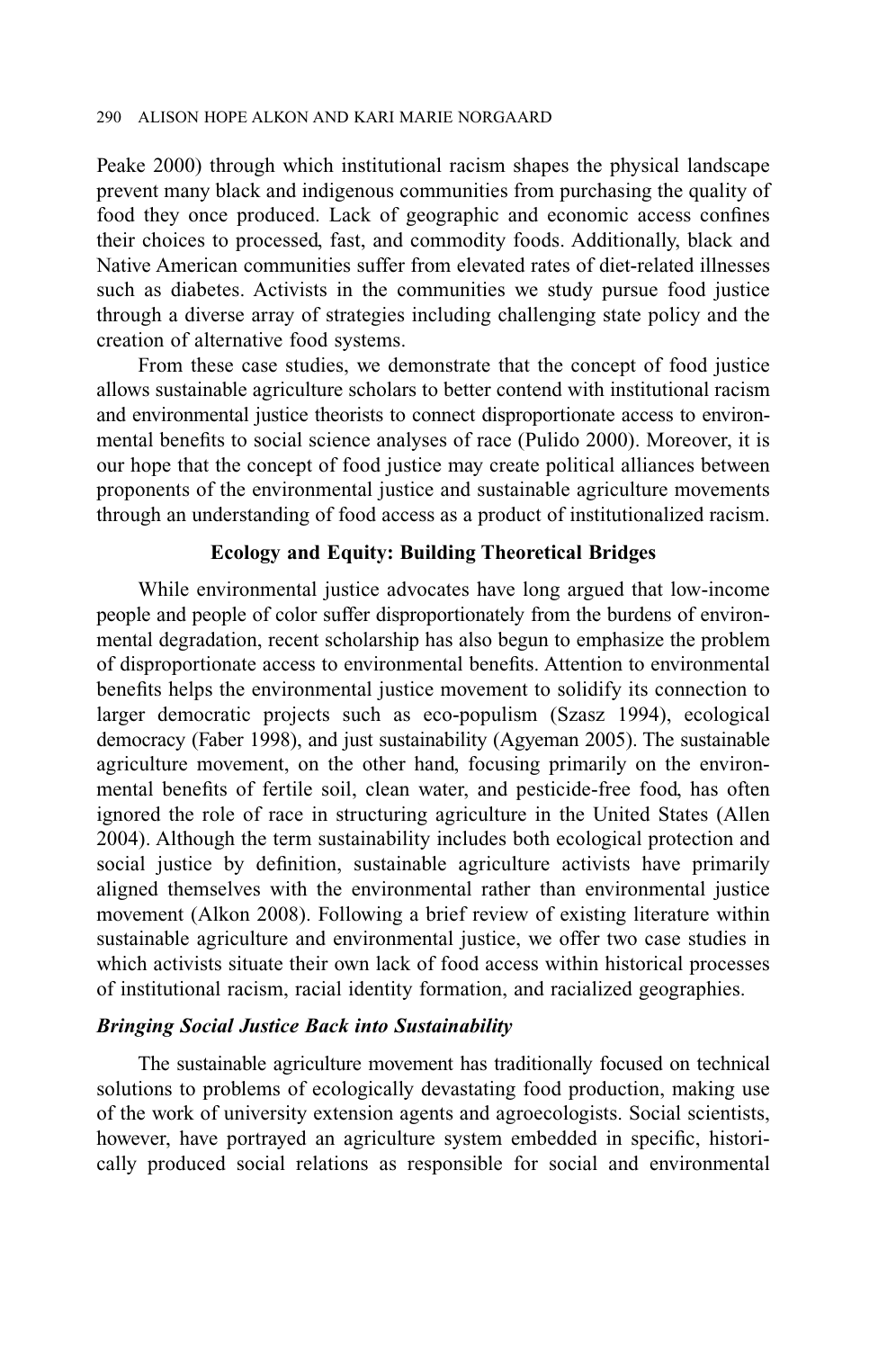problems. Foster and Magdoff (2000) trace social scientists' interest in sustainable agriculture to Marx's use of soil science in illustrating the environmental consequences of agriculture embedded in a capitalist economic system. The increased industrialization and consolidation of agricultural firms occurring since Marx's observations have held dire consequences for the soil and water on which food production depends (Buttel, Larson, and Gillespie 1990).

Social scientists have also examined the effects of farm consolidation on rural communities. Goldschmidt ([1947] 1978) examined two paired California towns, one dominated by family and the other by corporately owned farms. He observed more stores, higher per capita income, and a greater diversity of social institutions in the former. Goldschmidt can be seen as a predecessor to the concept of civic agriculture, which links the agricultural and environmental to the "economic, social, cultural, and political dimensions of community life" and encourages community involvement in the creation of local food systems (Lyson 2004:28).

The sustainable agriculture movement consists of actors working through such diverse strategies as direct marketing initiatives (farmers markets and community-supported agriculture), urban and/or self-sufficient production (urban farms, community and backyard gardens), and policy work (food policy councils, attempts to influence the farm bill). The most prominent sectors of the movement aim to ensure the economic success of small, regional, organic farmers by encouraging consumer support for locally grown organic food.

Several scholars, however, critique the sustainable agriculture movement's ability to make sweeping social changes in the agricultural sector. While support for sustainable agriculture is largely based on broad social values consistent with Dunlap and Catton's (1979) New Environmental Paradigm (Beus and Dunlap 1990), the changes advocated by the movement come through specific techniques and practices that do not disrupt the agribusiness system (Buttel 1997). As organic farming has become more popular and profitable, it has adapted many characteristics of the industrial agriculture it once sought to replace, constraining the sustainable agriculture movement's ability to advocate for progressive change (Guthman 2004). Social justice issues are also marginalized because of the emphasis on the economic success of farmers (Allen 2004). The movement's imperative that consumers pay the "true" cost of food, rather than allowing environmental costs to be externalized, and its association with fine dining and European food traditions, demonstrate its association with white privilege and affluence (Alkon and McCullen forthcoming). Sustainable agriculture, at least as it is currently practiced, cannot transform the dominant agribusiness system.

While scholarly critiques of the sustainable agriculture movement call broadly for more attention to social justice issues, the concept of food justice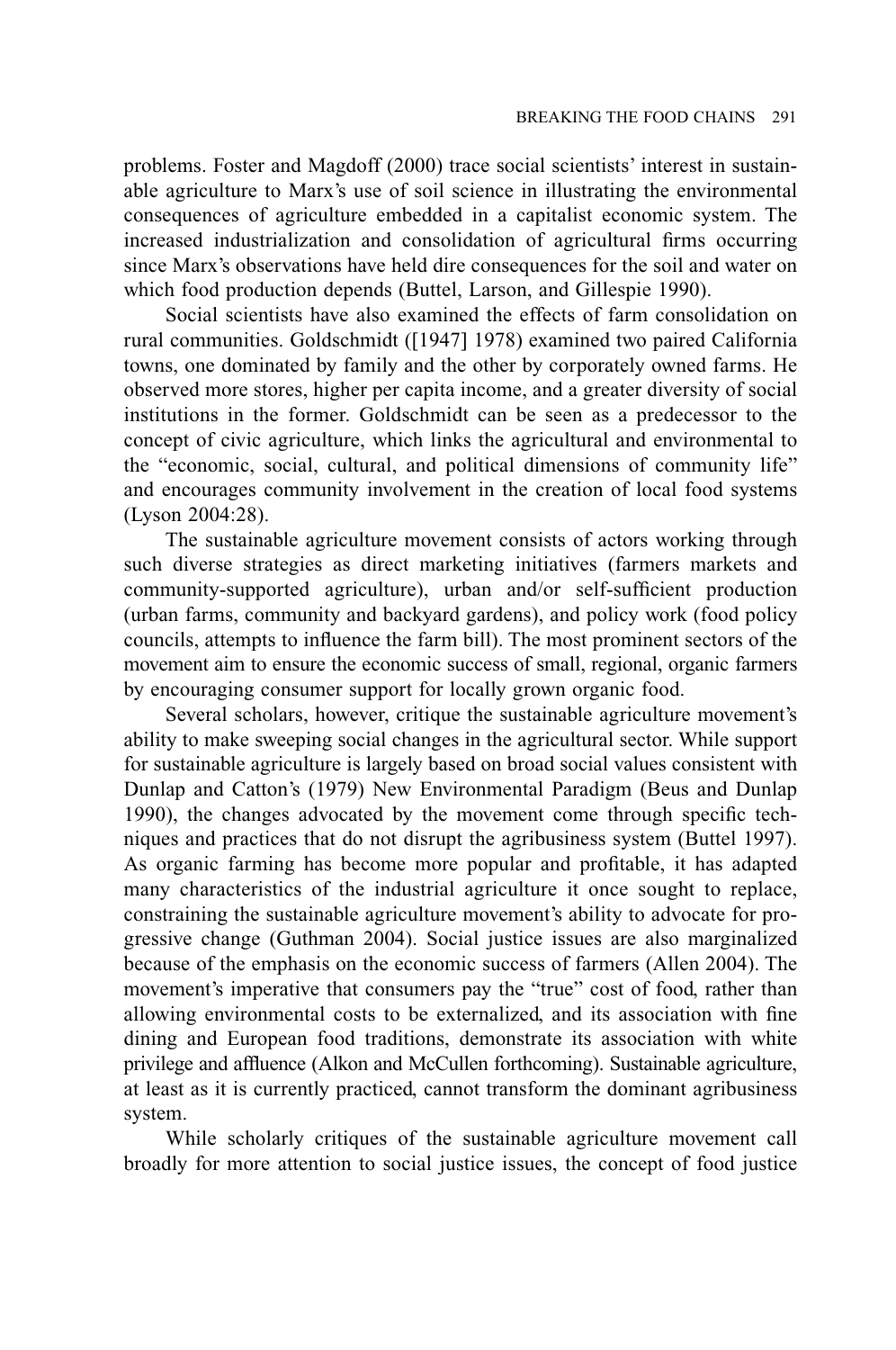contextualizes disparate access to healthy food within a broader and more historicized framework of institutional racism. Because of its focus on racialized access to the environmental benefit of healthy food, food justice can link sustainable agriculture to environmental justice theory and practice.

## *Theorizing Food in Environmental Justice Scholarship*

In the last two decades, environmental justice scholars have successfully documented the unequal distribution of environmental toxics through which low-income people and people of color bear the health burdens of environmental degradation (United Church of Christ 1987). These communities have organized numerous campaigns against the companies responsible (Allen 2003; Brown and Mikkelsen 1997; Bullard 1990; Sze 2006). Similarities in these cases shed light on an environmental justice frame (Capek 1993) or paradigm (Taylor 1997, 2000), linking distribution of environmental toxins to a culturally resonant (Gamson and Modigliani 1989) civil rights rhetoric.

While the environmental justice movement is best known for protests against site discrimination, many activists adopt a much broader approach. Often grounded in their own experiences as victims of environmental racism, activists have worked toward pollution prevention (Szasz 1994) and the internalization of the costs of production by the companies responsible (Faber 1998) so that no community should suffer the health effects of environmental toxics. Constantly looking to broaden the environmental justice frame through the inclusion of issues generally ignored by what Brulle (2000) terms the "reform" environmental movement, activists have created a complex approach incorporating the many environmental and social justice factors affecting the places where low-income people and people of color live, work and play (Alston 1991).

Despite the central importance of food to human and environmental health, and the broad-reaching frame of the environmental justice movement, the literature devotes limited attention to food access. While Gottlieb and Fisher (1996) first highlighted an environmental justice approach to food security more than a decade ago, few environmental justice scholars have incorporated food or nutrition in their analyses. Several works in Adamson and colleagues' (Adamson et al. 2002) *Environmental Justice Reader* examine agriculture, but maintain a traditional environmental justice focus on the toxic despoiling of land cultivated by communities of color. Although some work on environmental justice in Native American communities deals with access to and protection of wild salmon, it tends to focus on the salmon's importance for Native American culture rather than its significance as healthy food (see, for example, Dupris, Hill, and Rodgers 2006; House 1999; Wilkinson 2000, 2005). While the cultural significance of salmon is fundamental, these analyses ignore its consequences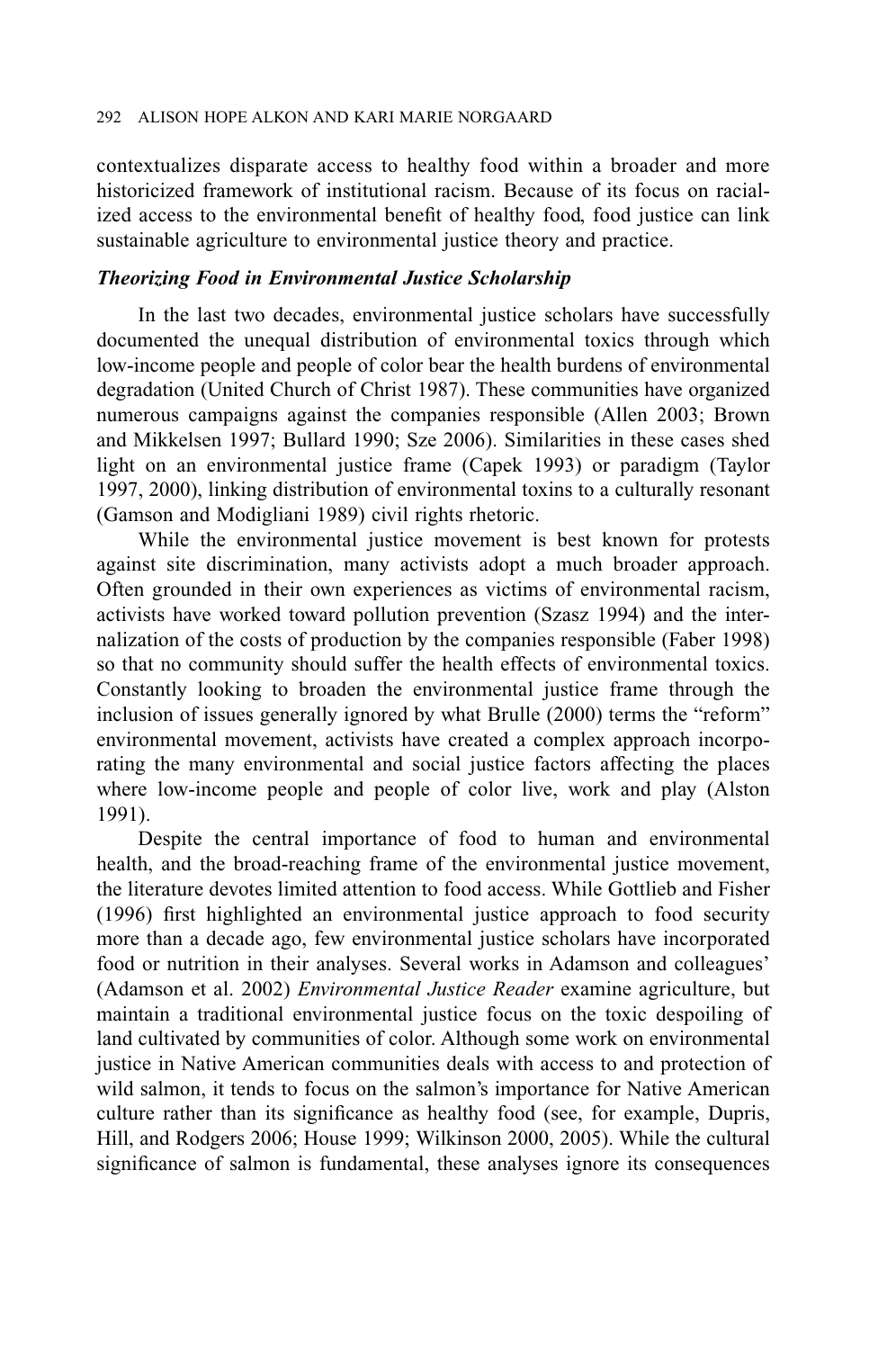for Native American health. The concept of food justice, offered as a conceptual extension of the more inclusive idea of environmental justice and sheds light on how the food system has been shaped by institutionalized racism.

### **Research Approach**

Data on the West Oakland Food Collaborative (WOFC) came from three primary sources: participant observation, semistructured interviews, and a survey of customers at the West Oakland Farmers Market.<sup>2</sup> During 18 months of participant observation, Alkon took on a variety of roles including regular customer, volunteer gardener, researcher, and observer at the farmers market, WOFC meetings, and events and activities organized by WOFC member organizations. Copious notes were taken and later coded, allowing patterns to emerge. Eighteen in-depth interviews were conducted with WOFC participants and farmers market vendors. Interviews lasting approximately 1 hour were recorded and transcribed. The survey was administered to 100 farmers market customers over the course of 3 weeks through a sample of convenience.

Norgaard began her research in 2003 at the request of the Karuk Tribe. Tribal members had been less than successful articulating their concerns through the Federal Energy Regulatory Commission process on the relicensing of the Klamath River Hydroproject. The tribe sought to seek greater scientific backing for their claims. Data on the Karuk case study are drawn from four main sources: archival material, in-depth interviews with Karuk tribal members, Karuk medical records, and the 2005 Karuk Health and Fish Consumption Survey. The 2005 Karuk Health and Fish Consumption Survey was distributed to adult tribal members within the ancestral territory in the spring of 2005. The survey had a response rate of 38 percent, a total of 90 individuals. Additional medical data has been obtained from relevant federal, state, and county records (Norgaard 2005).

Both researchers recognize the particular tensions that can arise in relationships between white researchers and communities of color. Alkon worked diligently with several individuals active in the West Oakland Food Collaborative to ensure that the community would benefit from her research. To this end, she has edited grant applications for several WOFC member organizations and hired a research assistant who was raised in West Oakland to aid in the distribution of surveys. Research on the Karuk tribe sought to achieve goals specified by tribal members that would correspond to the tribe's existing political needs. All aspects of the research process (interviews, survey design, and implementation) were carried out under direction of or by tribal members themselves.

### **Culture and Agriculture: The West Oakland Food Collaborative**

In an old, partially refurbished Victorian home in West Oakland, now home to the Prescott Joseph Community Center, a group of activists sit around a long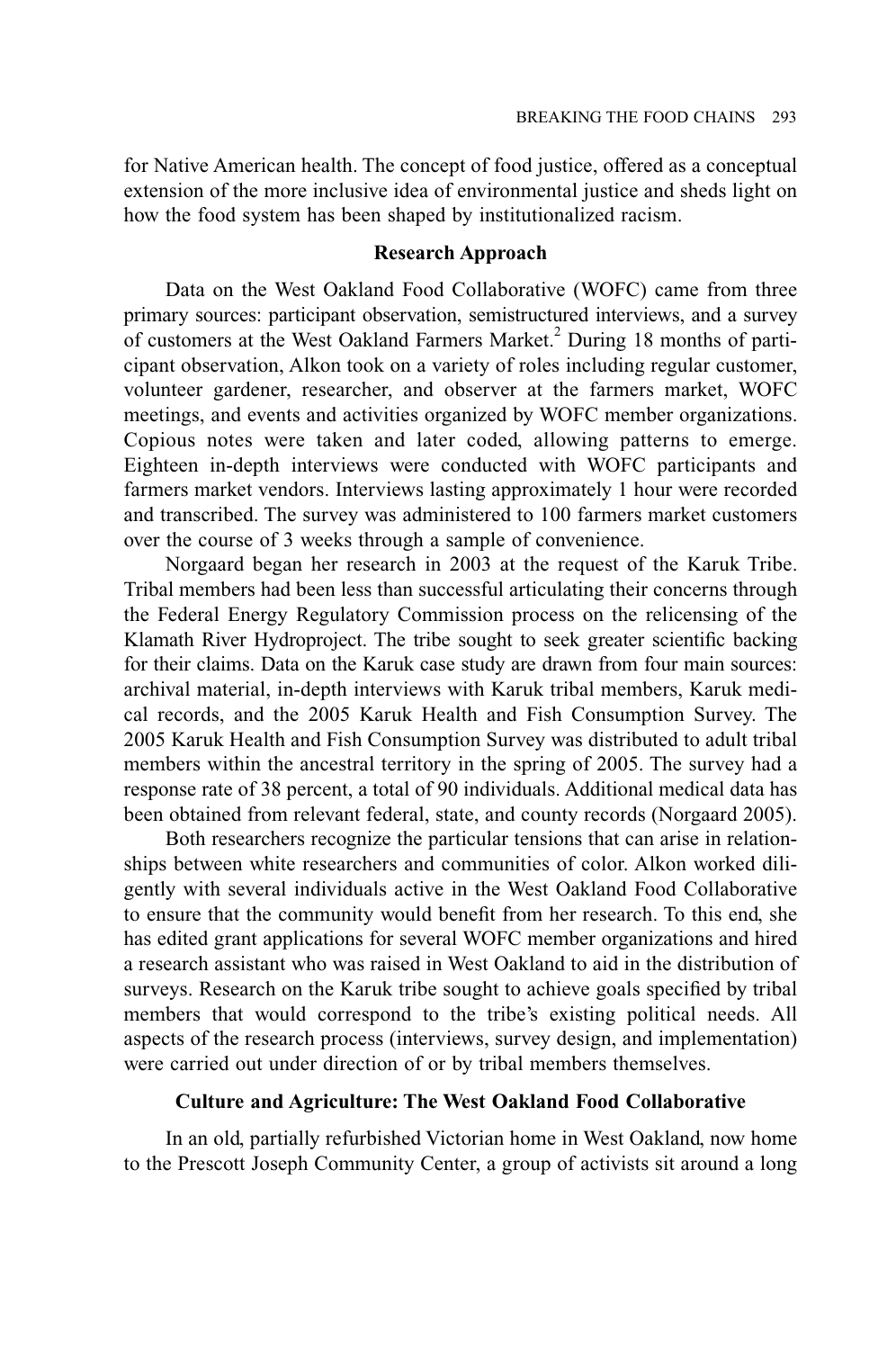wood table discussing projects and strategies for the procurement of food justice. While the group is by no means entirely African American, discussions of institutional racism and inequality pervade many aspects of their work. Among other projects, those attending WOFC meetings run school and community gardens, cooking programs, and food distribution efforts focused on supplying healthy food to this low-income, predominantly African American neighborhood. The most prominent example of the WOFC's work is a weekly farmers market through which African American farmers and home-based business people sell organic produce, flowers, homemade jams, sweets, and beauty products.<sup>3</sup> Farmers markets are most commonly associated with the sustainable agriculture movement's promotion of small, local farmers. This market, however, emphasizes antiracism. Indeed, one market vendor described the market's primary purpose as "empowering black people."

Although the produce featured at the market is much less expensive than in wealthier neighborhoods, it struggles to attract customers unaccustomed to this kind of shopping. While the market is extremely small, it is a lively place. Customers and vendors, the majority of whom know each other by name, catch up on the week's events while shopping for the week's provisions. The farmers market celebrates African American culture through the products featured (such as black-eyed peas, greens, and yams), the music played (mostly soul and funk) and the special events celebrated (such as Black History Month and Juneteenth). The radical potential of merging racial identity formation with sustainable agriculture is recognized by one market farmer, who claims "this market fights the systems that are in place to keep down sharecroppers like my father and grandfather." Like other environmental justice efforts, the WOFC emphasizes racism and inequality, connecting environmental issues to the lived experiences of low-income people and people of color (Bullard 1990; Novotny 2000).

One of the most egregious instances of racism highlighted by the farmers market is the discrimination experienced by African American farmers. In the words of one vendor, the West Oakland farmers market is different from others because "we have black farmers . . . you don't see a lot of black farmers." WOFC members attribute the historic decline of black farmers nationwide to the United States Department of Agriculture (USDA)'s denial of loans, subsidies, and other support that enabled white farmers to transition to mechanized agriculture (Gilbert, Sharp, and Felin 2002). $^{4}$  In 1997, the USDA settled a class-action lawsuit on this issue, though black farmers and their descendents have reported difficulties claiming their portion of the settlement (Wood and Gilbert 2000). Discrimination against black farmers created an agricultural sector dominated by whites and deprived African Americans of a source of wealth and access to economic and environmental benefits.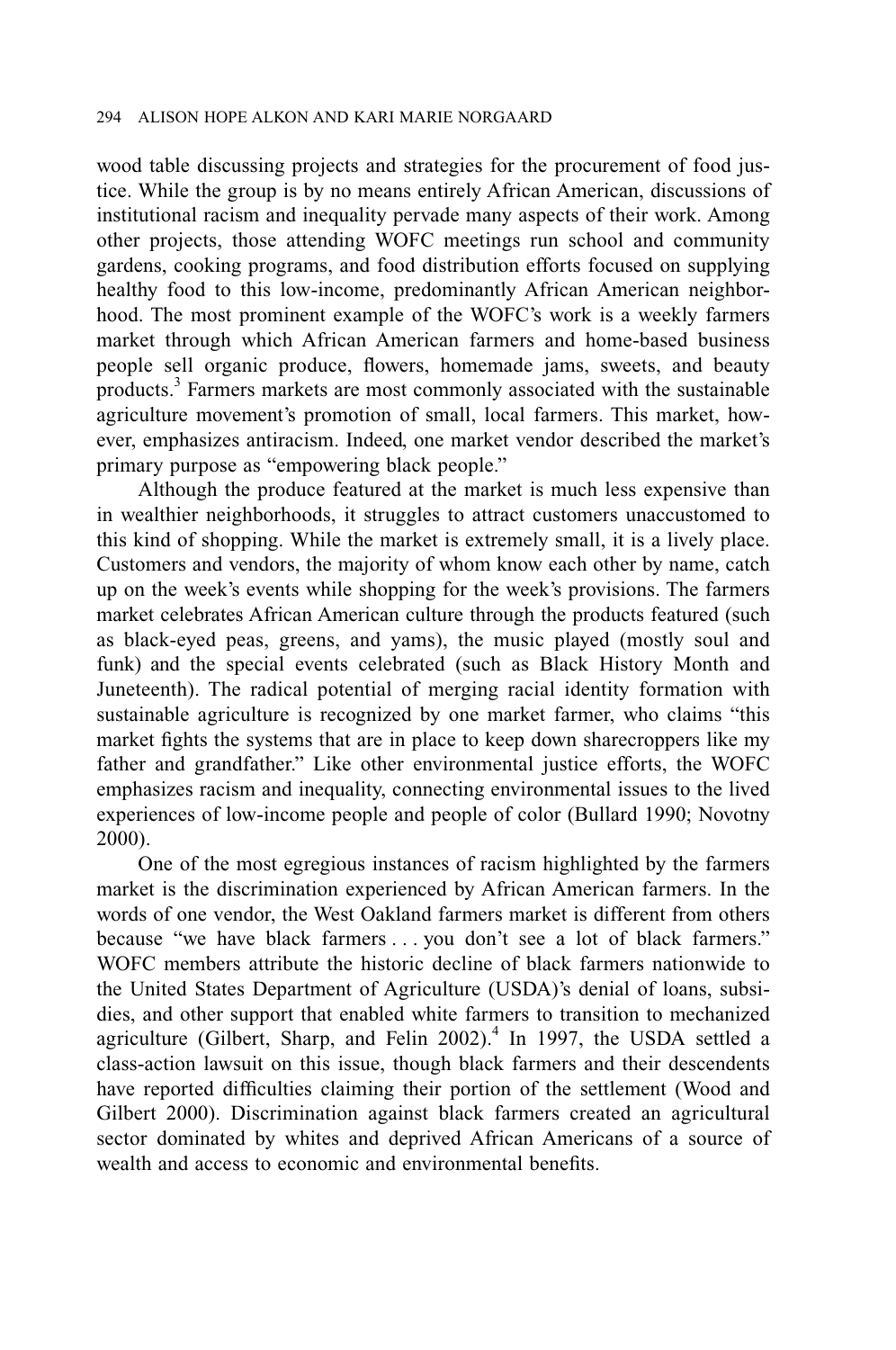The goal of the West Oakland Farmers Market is, in the words of one prominent WOFC member, "to connect black farmers to the black community." This view is reflected by the market's customers; a majority of those surveyed (52%) claim that support for black farmers is their most important reason for market attendance.<sup>5</sup> Several surveys also included responses to open-ended requests for additional information with comments reflecting this theme, such as "my consciousness about the plight of black farmers has grown." These responses suggest that the concept of food justice might productively connect access to environmental benefits to theories of racial identity formation (Omi and Winant 1989).

Not only have African Americans been stripped of their abilities to produce healthy, culturally appropriate food, they are also unable to purchase similar items. WOFC members, along with food justice activists in many parts of the United States, popularize the term "food desert" in order to describe the lack of locally available healthy food (Wrigley, Margetts, and Whelan 2002). Many scholars have observed a positive correlation between the existence of grocery stores and income (Chung and Meyers 1999) and a negative one between grocery stores and the percentage of African American residents (Morland et al. 2002).

One WOFC participant, currently organizing to open a worker-owned grocery store, describes the obstacles residents face in obtaining fresh food:

West Oakland has 40,000 people and only one grocery store. [The many] corner stores sell generic canned goods. You have that option and then the fast food chains is the other option. So what people have the option to buy is putting more and more chemicals and additives and hormones and all of these things into their bodies.

With nearly 1.5 times as many corner liquor stores as the city average (California Alcoholic Beverage Control [CABC] 2006) as well as an abundance of fast food establishments, West Oakland is typical of low-income, African American food deserts in other cities (Block, Scribner, and DeSalvo 2004; LaVeist and Wallace 2000). WOFC members describe the process through which large grocery stores closed urban locations in favor of suburban ones as "supermarket redlining," likening it to racist lending policies and further linking their own work to a broad and historicized antiracist resistance. Through food justice activism, WOFC members link their own food insecurity to institutional racism and its historic and present-day effects on the built environment (Kobayashi and Peake 2000; Massey and Denton 1998)

Not surprisingly, residents of this food desert experience high rates of dietrelated health problems such as diabetes. WOFC members racialize and politicize diabetes in much the same way that environmental justice activists portray asthma (Sze 2006). In the words of one food justice activist, who recently relocated to Oakland and became involved in many of the WOFC's projects, "diabetes kills more people in our communities than crack!" (Lappe and Terry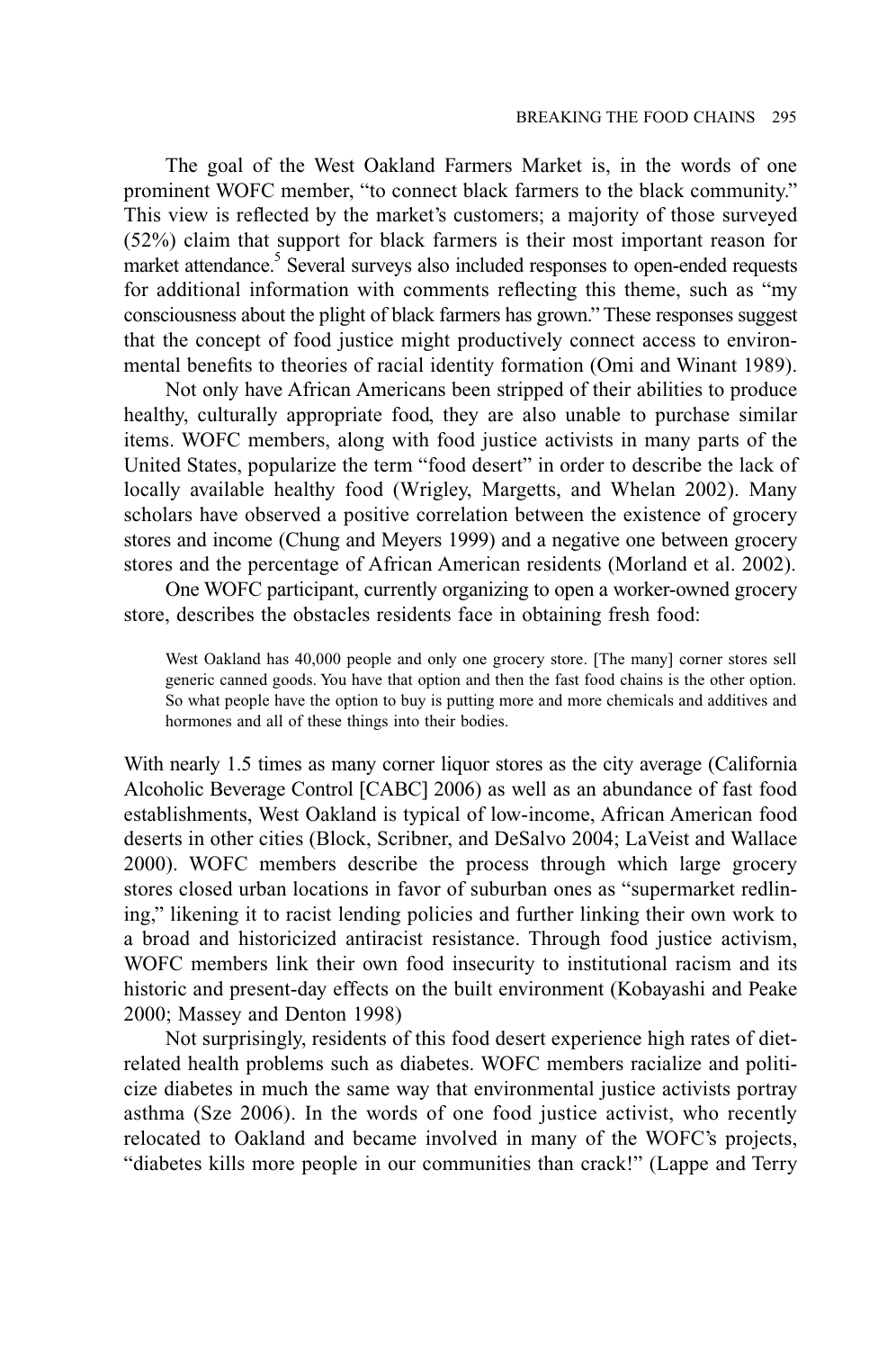2006) In Alameda County, African Americans, more than other racial groups,<sup>6</sup> are twice as likely to suffer from diabetes (CDC 2002).

WOFC members link these health disparities to the lack of locally available healthy food. According to one market farmer, a son of Arkansas sharecroppers who has extensive training in herbal and Chinese medicine: "I've seen the African American people's health declining. It's not having access to healthy food, to a good lifestyle." Another vendor describes how the WOFC's projects provide that access:

It's the whole process of learning how to grow things and reclaim [public] space and to live sustainable and healthy [lives]. And what it means to understand that, okay, you're prone [to] diabetes. [How do you] counteract that? 'Cause that's a huge thing in West Oakland, and [the WOFC has] things that help you live a more sustainable life knowing that you're prone to diabetes.

The WOFC deploys an analysis that attributes high rates of diabetes to food insecurity, which in turn results from institutional racism.

Because this analysis ties a place-based instance of environmental injustice to a more systemic and historicized understanding of racism, the WOFC's solution focuses on local food and local economics rather than attempts to attract corporate economic development. In the words of one farmers market vendor: "I don't want Safeway or Albertsons. They abandoned the inner city. They sell poison. They pay crap wages. Independent business is the most important thing." Instead of chain grocery stores, the WOFC emphasizes "community self-sufficiency" and the ability of marginalized communities to provide, at least partially, for themselves. One WOFC participant describes the goal of her activism in the following way:

[It's about] building a community that takes care of each other's needs. And we can self sustain outside of the dominant system. . . . We want to buy and sell from each other . . . in a way that helps us sustain our neighborhoods or our communities. That's different than consuming in a way that sustains a mega business that's separate and distinct from us.

The WOFC's projects aim to address the needs of low-income, predominantly African American, West Oakland residents through the development of local food and local economic systems.

The West Oakland Food Collaborative's food justice activism combines antiracism with the creation of a local food system. For this reason, their case offers important insights on the development of an environmental justice approach to food and its consequences for theorizing and achieving environmental justice and sustainable agriculture.

#### **Battling Corporate River Management on the Klamath**

In the Northern part of the state, the Karuk Tribe of California has mobilized its demand for food justice by lobbying the federal government to block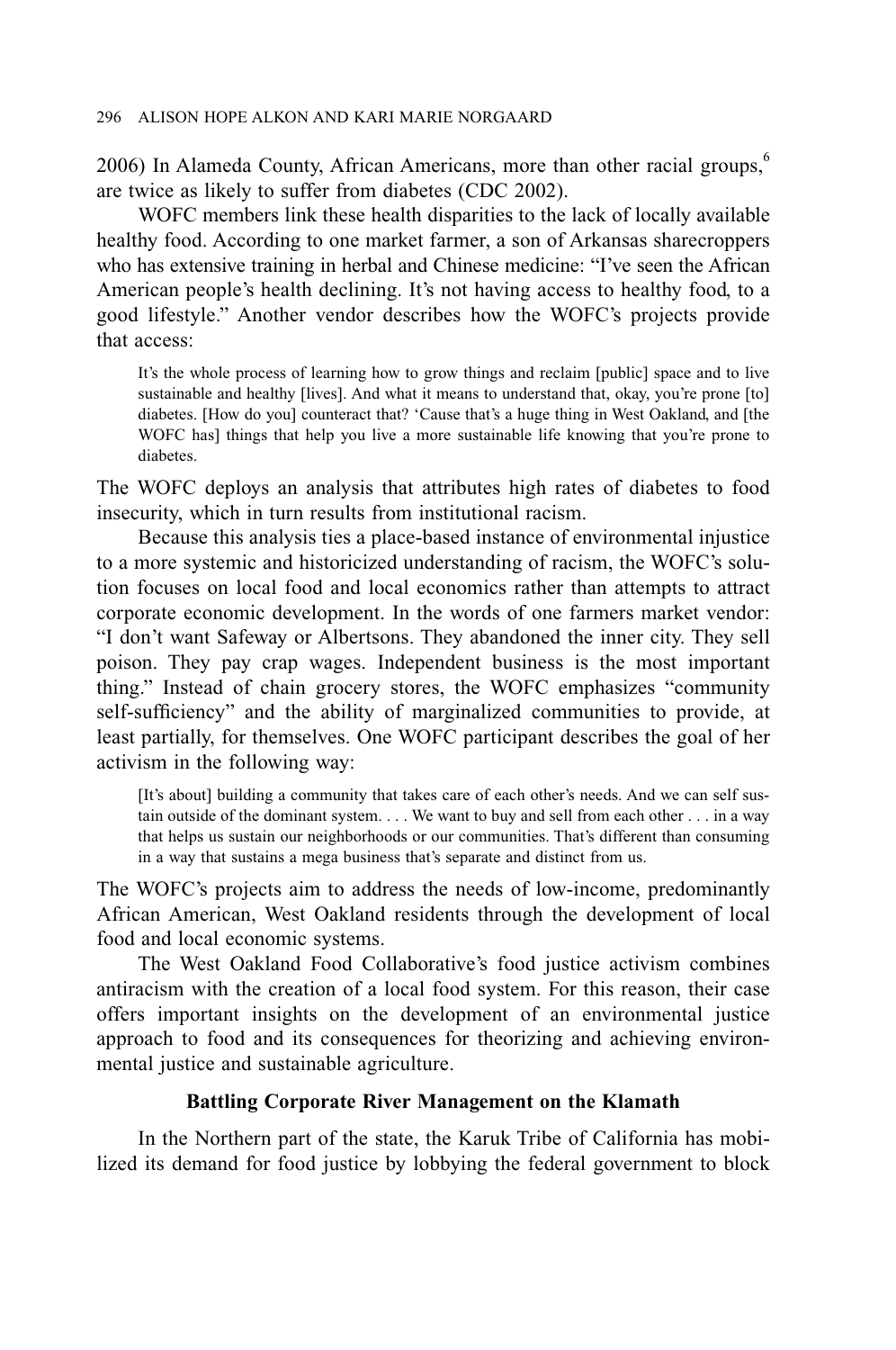the relicensing of four dams on the Klamath River. These dams prevent the Karuk tribe from sustaining themselves on their traditional foods, which include salmon, lamprey, steelhead, and sturgeon (Norgaard 2005). In addition to lobbying, tribal members have engaged in a variety of protest strategies including working with commercial fishermen and environmental organizations to achieve greater visibility; pleading their case at meetings of the dam's multinational corporate owners, directors, and shareholders; and participating in numerous regional protest activities.

The Klamath River dams disconnect the Karuk from their food sources in several ways. The dams degrade water quality by creating standing water where blue green algae blooms deplete oxygen and create toxic conditions downstream. Levels of the liver toxin mycrocystin were the highest recorded of any water body in the United States and 4,000 times the World Health Organization (WHO) safety limit in 2005 (Karuk Tribe of California 2006). The dams lack fish ladders or other features that would allow the passage of native salmon. When the lowest dam was built, Spring Chinook Salmon lost access to 90 percent of their spawning habitat. Around this time, most Karuk families reported the loss of these fish as a significant food source.

One tribal member describes the devastating effect of the dams on the Karuk food system as follows:

A healthy riverine system has a profound effect on the people on the river. I have six children. If every one of those kids went down and fished and caught a good healthy limit . . . you could pretty much fill a freezer and have nice good fish all the way through the year. But now, without a healthy riverine system, the economy down here on the lower river is pretty much devastated. All the fishing community is devastated by the unhealthy riverine system.

—(Ron Reed, Traditional Karuk Fisherman)

The dams and their ensuing environmental degradation have wreaked havoc on the food needs of the tribe.

The Karuk tribe articulates their right to traditional foods not only as an issue of food insecurity but of food justice. They locate their current food needs in the history of genocide, lack of land rights, and forced assimilation that have so devastated this and other Native American communities. These processes have prevented tribal members from carrying out land management techniques necessary to food attainment.

This tragic history provides context to understand the ability of the federal government to license a dam to a multinational corporation within Karuk territory. It is the dams themselves, however, that have had the most sweeping and immediate effect on Karuk food access. Until recently, Karuk people have experienced relatively high rates of subsistence living. Elder tribal members recall their first visit to the grocery store: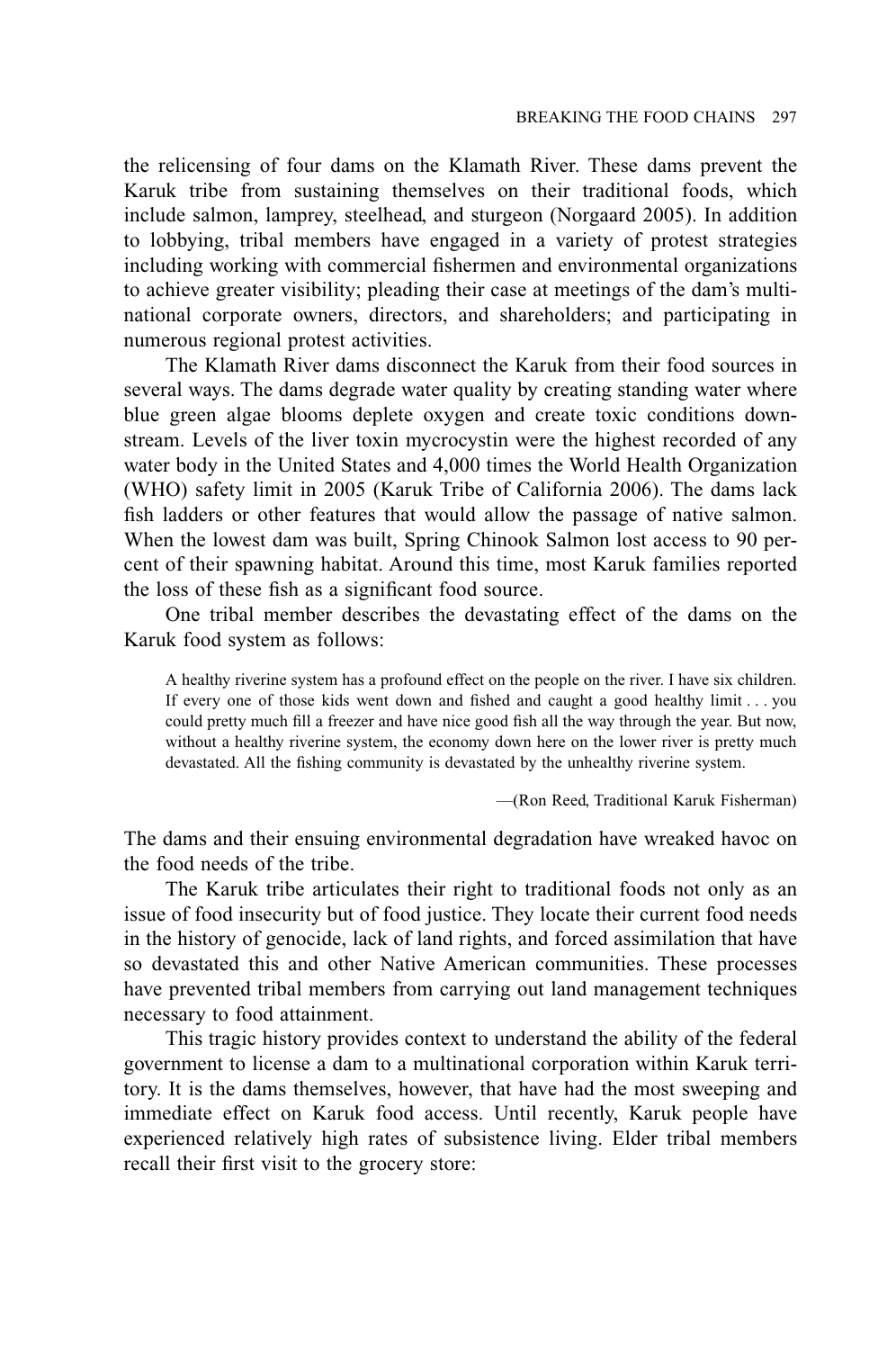I can remember first going to the store with mom when I was about in the fifth and sixth grade and going in there and it was so strange to buy, you know, get stuff out of the store. Especially cans of vegetables, like green beans and stuff; Mom used to can all that. And bread. I was about 6 years old when I saw my first loaf of bread in the store. That was really quite a change, I'll tell you.

—(Blanche Moore, Karuk Tribal Member)

Traditional fish consumption for Karuk people is estimated at 450 pounds per person per year, more than a pound per day (Hewes 1973). Up until the 1980s many Karuk people, especially those from traditional families, ate salmon up to three times per day when the fish were running. Karuk survival has been directly linked to this important environmental resource.

When the dams were built, the Karuk tribe was stripped of access to much of its traditional food as well as the ability to manage the river ecosystem. In contrast to the traditional diet, present-day Karuk people consume less than 5 pounds of salmon per person per year. Self-report data from the 2005 Karuk Health and Fish Consumption Survey indicate that over 80 percent of households were unable to gather adequate amounts of eel, salmon, or sturgeon to fulfill their family needs (Norgaard 2005). As of 2006, so few fish existed that even ceremonial salmon consumption is now limited.

Like West Oakland residents, members of the Karuk tribe cannot purchase the food they once procured through a direct relationship with the nonhuman environment. Most Karuk do not believe in buying or selling salmon. Even if tribal members were willing to buy salmon, replacing subsistence fishing with store-bought salmon would be prohibitively expensive. Replacement cost analysis conducted in the spring of 2005 puts the cost of purchasing salmon at over \$4,000 per tribal member per year (Stercho 2005). In the communities within the ancestral territory, this amount would represent over half of the average per capita annual income. While the Karuk are denied access to an environmental benefit because of institutional racism, they cannot replace that benefit through purchase because of poverty.

As in West Oakland, healthy, culturally appropriate food is not available within a convenient distance to tribal members. Tribal members must drive up to 40 miles each way to acquire commodity foods and up to 80 miles each way to shop at supermarkets. According to a nutritional analysis of the local store, it is nearly impossible to access fresh, healthy food on a limited budget:

The local grocery store in Orleans is lacking in variety and quality of fresh produce and other food products. . . . In addition, the prices are high, making it financially difficult for a family to get adequate nutrition. The yearly median Karuk tribal income is \$13,000 or \$270 per week. Yet the average cost for a two-person family to eat healthy foods, based on the prices of foods available at the local grocery store in Orleans, is estimated at approximately \$150 per week. Note that this represents 55 percent of the income of an average family for the week!—(Jennifer Jackson, 2005, p. 11)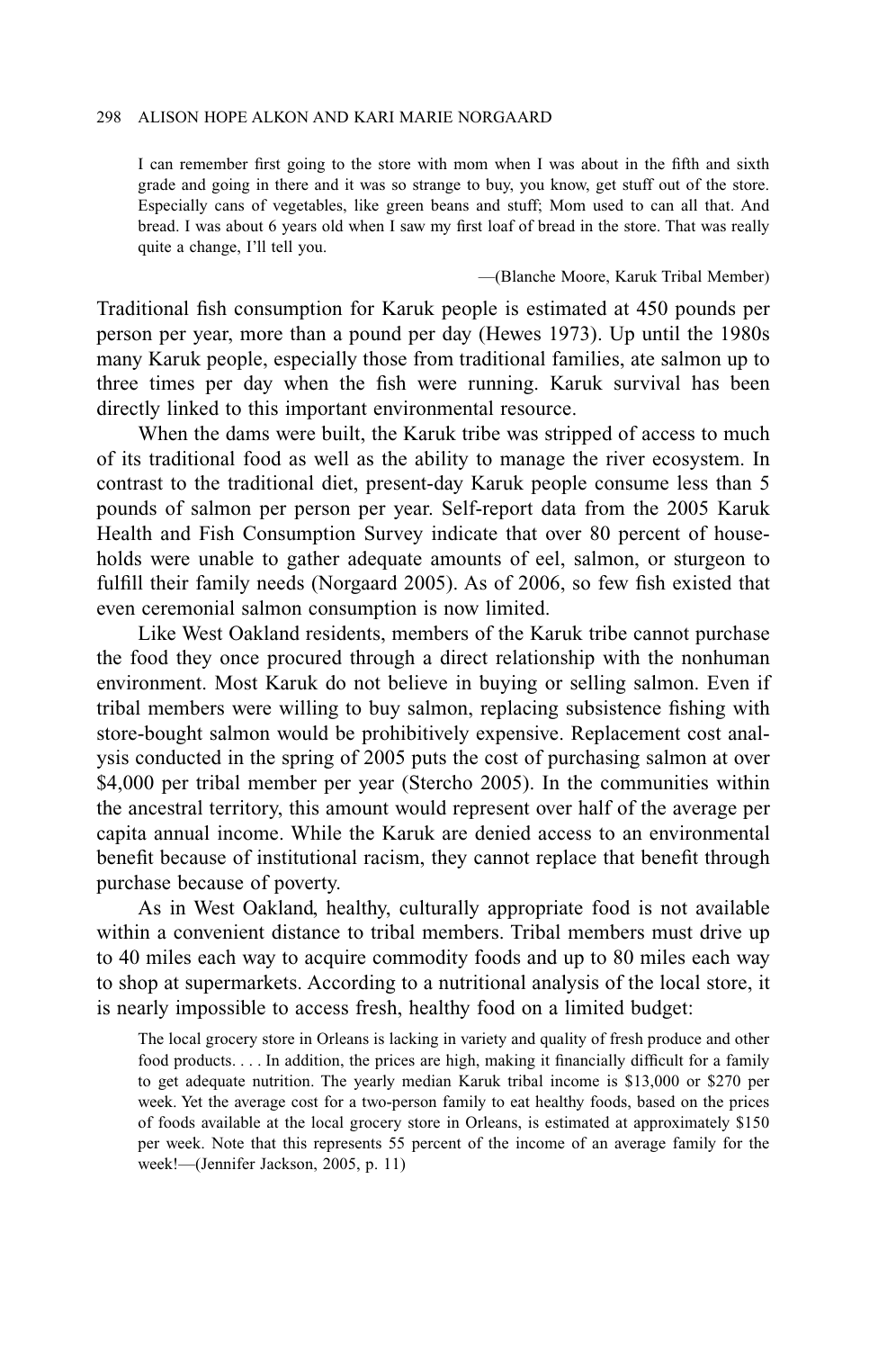Tribal members link the lack of access to traditional foods to the need for government food assistance:

Instead of having healthy food to eat—fish—we are relegated to eating commodity foods that the government gives out. That's our subsidy: high starch foods, things that aren't so healthy that the Karuk people are pretty much forced to eat.—(Ron Reed, Traditional Karuk Fisherman)

Self-report data from the Karuk Health and Fish Consumption Survey indicate that 20 percent of Karuk people consume commodity foods.<sup>5</sup> Commodity foods tend to be low in essential nutrients and high in complex carbohydrates and fat (Jackson 2005).

Because of the greatly reduced ability of tribal members to provide healthy food to their community, the Karuk experience extremely high rates of hunger and disease. Recent data from University of California at Los Angeles (UCLA)'s California Health Interview Survey (Diamant et al. 2005) show that Native people have the highest rates of both food insecurity (37.2%) and hunger (16.9%) in California (Harrison et al. 2002). The estimated diabetes rate for the Karuk Tribe is 21 percent, approximately four times the U.S. average of 4.9 percent. The estimated rate of heart disease for the Karuk Tribe is 39.6 percent, three times the U.S. average (Norgaard 2005).

Diabetes is described as a new disease among this population and is the consequence of drastic lifestyle and cultural changes (Joe and Young 1993). Tribal members account for both the severity and the sudden onset of dietrelated health problems:

Our people never used to be fat. Our people never used to have these health problems that we are encountering today. Diabetes is probably the biggest one but not the only one. The ramifications of the food that we eat and the lives that we live. High blood pressure is another one. I have high blood pressure. My mother had diabetes. I'm borderline, I'm pretty sure. You can certainly tell that our people never used to be fat. Now you can't hardly find a skinny person around.—(David Arwood, Traditional Karuk Fisherman)

Tribal members posit this dramatic shift as a consequence of their denied access to salmon and other traditional foods.

The Karuk tribe is the first in the nation to deploy the concept of food justice in order to link declining salmon populations caused by the dams with high incidences of diabetes and other diet-related diseases. The tribe frames declined river health and the ensuing loss of salmon as a direct result of institutional racism. The Karuk have been stripped of access to an important resource as well as the ability to manage their ancestral land. Because of cost and distance, the tribe cannot purchase what it once produced. Tribe members must rely on locally available unhealthy alternatives and commodity foods—or in too many cases, go without. Because of this process of denied access to traditional or replacement foods, diabetes researcher Kue Young (1997:164) writes that the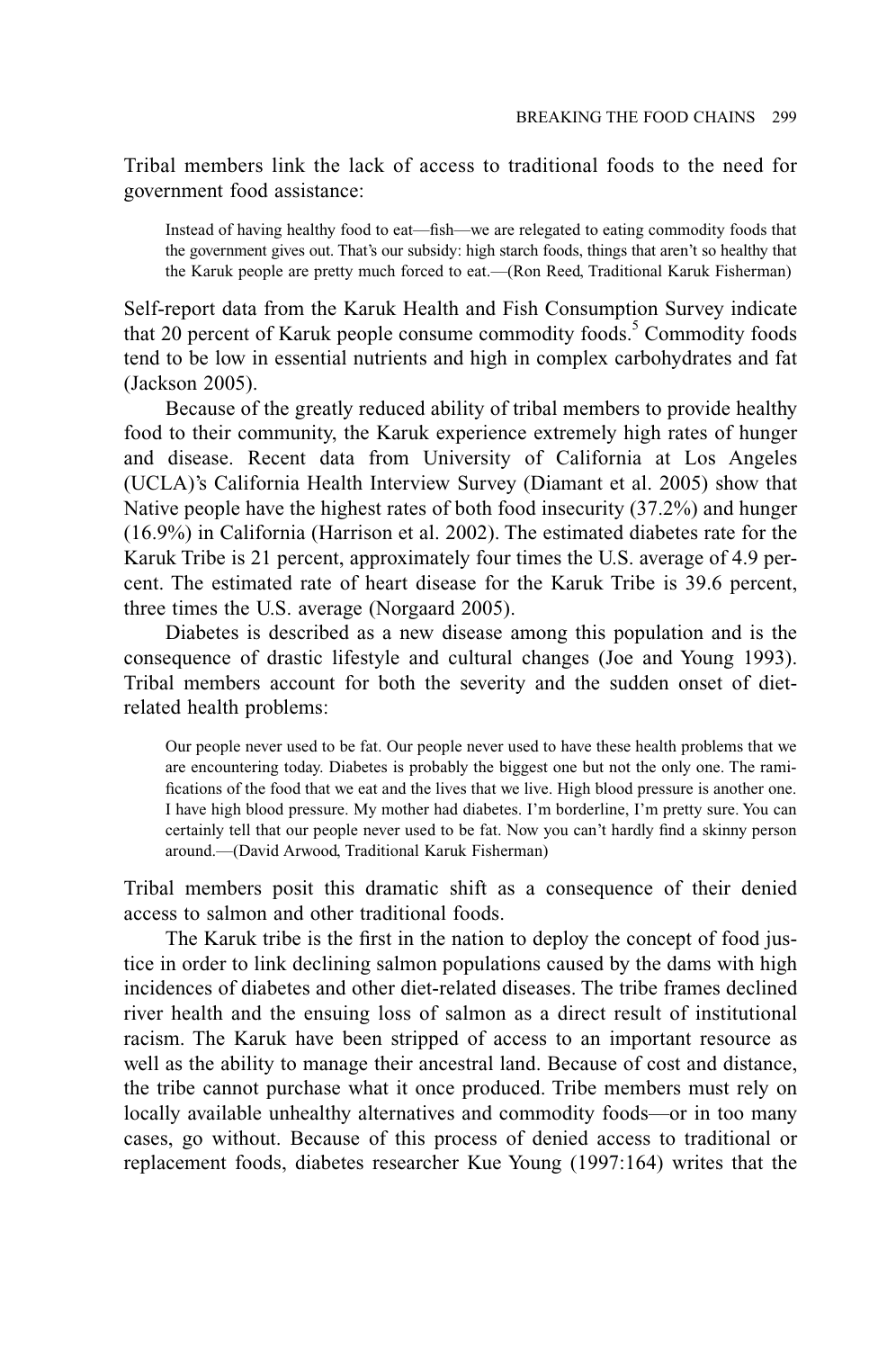"resolution of the major health problems of Native Americans requires redressing the underlying social, cultural and political causes of those problems." In other words, food access must be connected to the historical process of institutional racism that created food insecurity. Tribal activists make this connection through the concept of food justice.

## **Conclusion: Political Implications and Alliance Building**

Members of the West Oakland Food Collaborative and the Karuk Tribe clearly share similar experiences. Through access to land and water, black farmers and Karuk fishermen once provided the bulk of their community's food needs. Today, West Oakland residents and Karuk tribal members live in food deserts. They cannot purchase what they once produced on their own. Activists link this lack of food access to their community's elevated rates of diabetes and other diet-related illnesses. Furthermore, both groups frame their grassroots struggles for food justice as attempts to reclaim their ability to produce and consume food.

We use these case studies to demonstrate how the concept of food justice can help the sustainable agriculture movement to better attend to issues of equity, and the environmental justice movement to articulate sustainable alternatives. Moreover, it is our hope that the concept of food justice may create political alliances between the two movements. These theoretical and practical alliances depend on a broader understanding of how racial and economic inequality affect the production and consumption of food, a project we will continue to develop in a forthcoming anthology called *The Food Justice Reader*.

Theoretically, food justice links food insecurity to institutional racism and racialized geography, reshaping thinking within the fields of sustainable agriculture and environmental justice. Scholars and activists in the sustainable agriculture movement have done well to challenge the corporate control of food production systems and identify resulting impacts to the long-term viability of soils and surrounding ecosystems. As food is increasingly controlled by large corporations, ecosystems suffer and communities have less control over local foods. Yet sustainable agriculture scholars and activists have not yet understood the ways that race shapes a community's ability to produce and consume food.

Moreover, a food justice framework links food access to broader questions of power and political efficacy. While many sustainable agriculture advocates and scholars implicitly assume that all communities have the ability to choose ecologically produced food, the concept of food justice can help to illuminate the race and class privilege masked by this approach. Access to healthy food is shaped not only by the economic ability to purchase it, but also by the historical processes through which race has come to affect who lives where and who has access to what kind of services. Because it highlights institutional racism and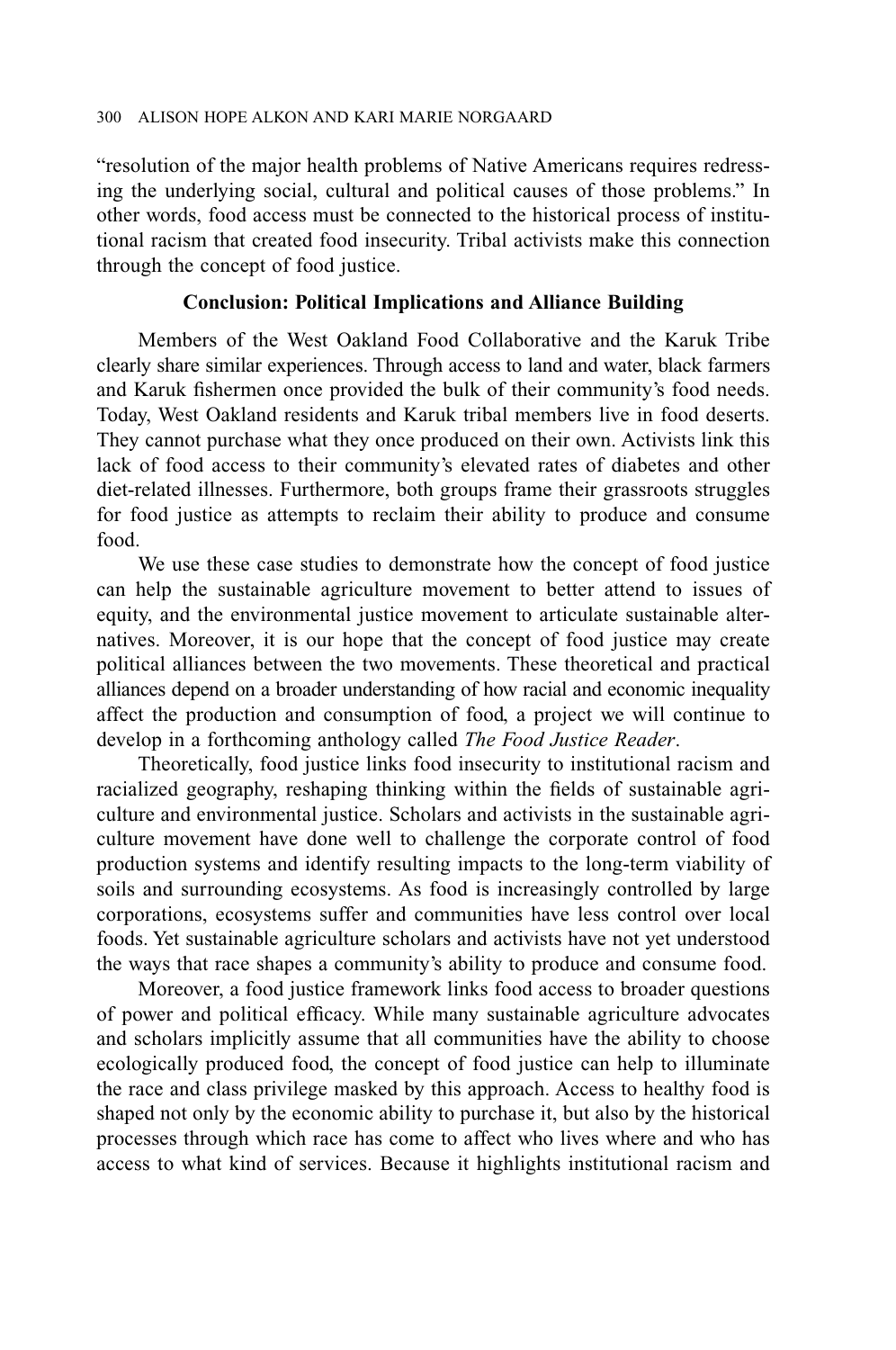racialized geographies, food justice may therefore encourage the sustainable agriculture movement to embrace a more meaningful approach to social justice.

Attempting to survive as both a movement and an industry, sustainable agriculture has formed alliances with the consumption of elite, gourmet food. This prevents activists from critiquing the capitalist system of food production responsible for environmental degradation. Through a food justice approach emphasizing race and power, there may be space for sustainable agriculture activists to build coalitions with proponents of environmental justice. This coalescence may allow food activists to engage in a more fundamental critique of the global food system and the local stratification that results from it.

Additionally, the concept of food justice may allow sustainable agriculture activists to access the discursive power of the environmental justice movement. An antiracist approach to agriculture can borrow from the civil rights rhetoric that has become a master frame in U.S. society. This may make the concept of sustainable agriculture more culturally resonant to the low-income people and people of color who lack access to healthy food. Therefore, deploying the concept of food justice may enable sustainable agriculture and environmental justice activists to form new alliances.

Beyond naming food access as a dimension of environmental inequality, we hope the concept of food justice will contribute to environmental justice work in the following ways. In articulating a demand for access to healthy food, these cases contribute to the developing focus on racially stratified access to environmental benefits within environmental justice. Unfortunately, it is not only the extent of environmental degradation that has intensified in the past half century, but also the degree of social inequality. For this reason it will become more and more important for the environmental justice movement to place attention on access to environmental benefits. Additionally, because food is often central to communities' collective cultural identities, the concept of food justice can illuminate links between environmental justice activism and the process of racial identity formation. These dimensions address both Pellow's (2004) call for scholarly attention to process and history and Pulido's (2000) injunction to connect environmental justice to social science analyses of race.

As an issue, food justice may help environmental justice activists to galvanize a more proactive, solution-oriented approach that can compliment its political pressure for government and corporate responsibility for localized epidemics and toxic pollutants. While some environmental justice organizations have moved toward a "pollution prevention" perspective, they have only begun to envision alternatives to environmental injustice conversant with traditional notions of environmental sustainability (Agyeman 2005; Pellow and Brulle 2005; Peña 2003). Because the sustainable agriculture movement has historically privileged the construction of alternative food systems over other kinds of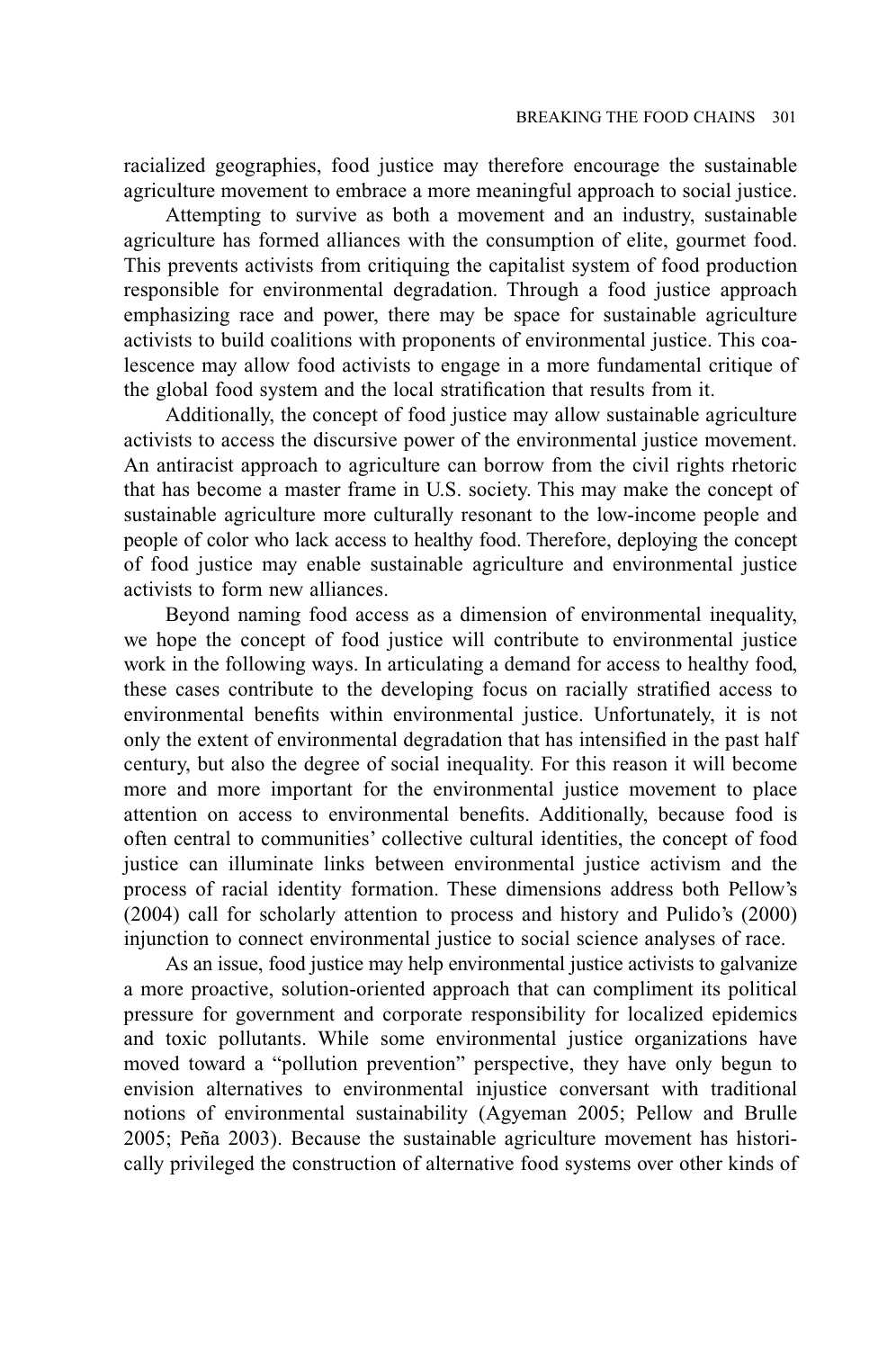activism, this issue can add an additional strategy to the environmental justice lexicon. Finally, it is also our hope that through the use of these case studies, activists and policymakers working on food security will understand the institutionalized nature of denied access to healthy foods in these communities.

#### **ENDNOTES**

\*This research was made possible by support from the Floyd and Mary Schwall Fellowship, the Poverty and Race Research Action Council, and the Department of Sociology at University of California at Davis. Many thanks to those who read earlier drafts of this piece, including many of our colleagues and two anonymous reviewers. Our deepest gratitude goes to the members of the West Oakland Food Collaborative and Karuk Tribe, who have graciously shared their insights and experiences with us.

<sup>1</sup>Although the WOFC ceased to operate formally in 2005, many member organizations continue to work toward its principles. The WOFC remains a useful framework for discussing the network of activists addressing food justice issues in West Oakland.

 $2$ During my fieldwork, the farmers market was run by the WOFC. It had originally been founded by David Roach, whose Mo' Better Foods was one of the WOFC's member organizations. After my fieldwork, Roach became the farmers market's sole manager.

<sup>3</sup>While the WOFC focuses on African American farmers, Mexican, Hmong, and more recently, white women farmers have also been included. Nonfarming vendors are overwhelmingly African American residents of either West Oakland, or nearby predominantly African American neighborhoods. The WOFC's promotional activities emphasize the African American farmers while treating nonblack farmers as allies. While produce sold at the farmers market and other WOFC projects need not be certified organic, recognizing that the cost of certification is often prohibitive, farmers use the phrase chemical-free to connote organic growing practices.

4 Although the decline of African American farmers took place in the rural south, it has direct bearing on African Americans living in West Oakland. Each of the African American farmers, as well as many of the other vendors, is directly descended from southern sharecroppers.

<sup>5</sup>Other choices included good quality food, support for local farmers and small businesspeople, convenient location, and atmosphere.

6 Native Americans were not included in this data.

#### **REFERENCES**

- Adamson, Joni, Mei Mei Evans, and Rachel Stein. 2002. *The Environmental Justice Reader: Politics, Poetics and Pedagogy*. Tucson, AZ: University of Arizona Press.
- Agyeman, Julian. 2005. *Sustainable Communities and the Challenge of Environmental Justice*. Cambridge, MA: MIT Press.
- Alkon, Alison Hope. 2008. "Paradise or Pavement: The Social Construction Of The Environment In Two Urban Farmers Markets." *Local Environment: The Journal of Justice and Sustainability* 13(3):271–89.

Alkon, Alison Hope and Christie Grace McCullen. Forthcoming. "Whiteness and Farmers Markets: Performances, Perpetuations . . . Contestations?" *Antipode*.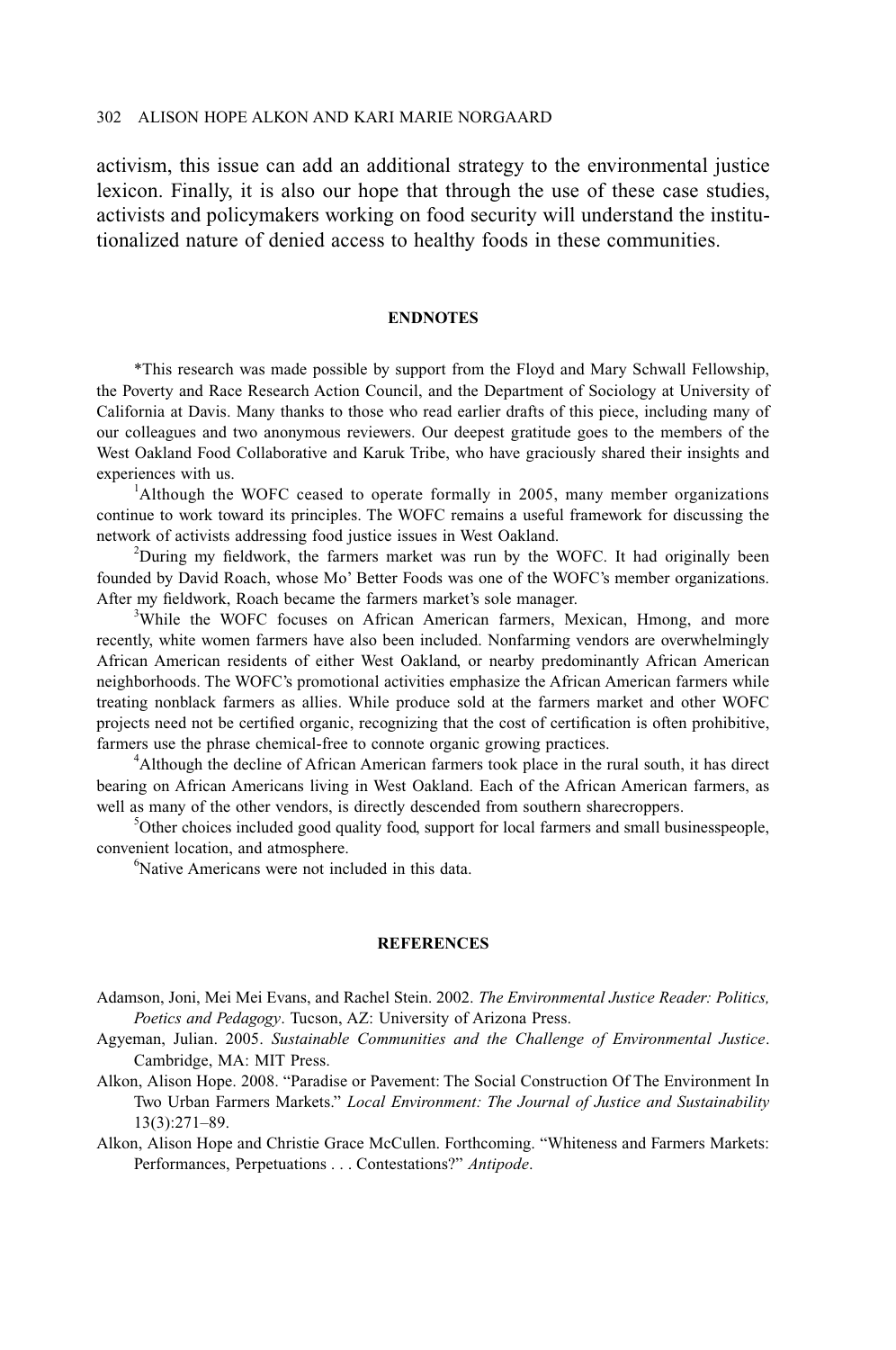- Allen, Barbara. 2003. *Uneasy Alchemy: Citizens and Experts in Louisiana's Chemical Corridor Disputes*. Cambridge, MA: MIT Press.
- Allen, Patricia. 2004. *Together at the Table: Sustainability and Sustenance in the American Agri-Foods Movement*. University Park, PA: Pennsylvania State University Press.
- Alston, Dana. 1991. "*Taking Back Our Lives: A Report to the Panos Institute on Environment, Community Development and Race in the United States*." Washington, DC: Panos Institute.
- Beus, C. E. and R. E. Dunlap. 1990. "Conventional Versus Alternative Agriculture: The Paradigmatic Roots of the Debate." *Rural Sociology* 55(4):590–616.
- Block, Jason P., Richard A. Scribner, and Karen B. DeSalvo. 2004. "Fast Food, Race/Ethnicity, and Income: A Geographic Analysis." *American Journal of Preventative Medicine* 27:211– 17.
- Brown, Phil and Edwin J. Mikkelsen. 1997. *No Safe Place*. Berkeley, CA: University of California Press.
- Brulle, Robert J. 2000. *Agency, Democracy, and Nature: The U.S. Environmental Movement from a Critical Theory Perspective*. Cambridge, MA: MIT Press.
- Bullard, Robert. 1990. *Dumping in Dixie*. Boulder, CO: Westview Press.
- Buttel, Fred. 1997. "Some Observations on Agro-food Change and the Future of Agricultural Sustainability Movements." Pp. 344–65 in *Globalising Food: Agrarian Questions and Global Restructuring*, edited by David Goodman and Michael Watts. London, UK: Routledge.
- Buttel, Fred, Olaf F. Larson, and Gilbert W. Gillespie, Jr. 1990. *The Sociology of Agriculture*. New York: Greenwood Press.
- California Alcoholic Beverage Control (CABC). 2006. "Fact Sheet: Oakland Alcohol Retailers." Retrieved April 3, 2006 [<http://Z;\Communit](http://Z;\Community)[y Safety and Justice/Alcohol outlets\Websi](http://Z;\CommunitySafetyandJustice/Alcoholoutlets\Website\Factsheet_1.24.6.doc)te\ Factsheet 1.24.6.doc>.
- Capek, Stella. 1993. "The 'Environmental Justice' Frame: A Conceptual Discussion and an Application." *Social Problems* 40:5–24.
- Center for Disease Control (CDC). 2002. "National Diabetes Fact Sheet." Retrieved April 9, 2006 [<http://www.cdc.gov/diabetes/pubs/figuretext.htm#fig2>.](http://www.cdc.gov/diabetes/pubs/figuretext.htm#fig2)
- Chung C. and S. L. Myers. 1999. "Do the Poor Pay More for Food? An Analysis of Grocery Store Availability and Food Price Disparities." *Journal of Consumer Affairs* 33:276–96.
- Diamant, Alison L, Susan H. Babey, E. Richard Brown, and Theresa A. Hastert. 2005. "Diabetes on the Rise in California." UCLA Center for Health Policy Research. Retrieved March 31, 2008 [<http://www.healthpolicy.ucla.edu/pubs/files/diabetes\\_pb\\_122005.pdf>.](http://www.healthpolicy.ucla.edu/pubs/files/diabetes_pb_122005.pdf)
- Dunlap, Riley and William R. Catton. 1979. "Environmental Sociology." *Annual Review of Sociology* 5:243–73.
- Dupris, Joseph, Kathleen S. Hill, and William H. Rodgers. 2006. *The Si'lailo Way: Indians, Salmon, and Law on the Columbia River* Durham, NC: Carolina Academic Press.
- Faber, Daniel. 1998. *The Struggle for Ecological Democracy: Environmental Justice Movements in the United States*. New York: Guilford Press.
- Foster, John Bellamy and Fred Magdoff. 2000. "Liebig, Marx and the Depletion of Soil Fertility: Relevance for Today's Agriculture." Pp. 43–60 in *Hungry for Profit: The Agribusiness Threat to Farmers, Food, and the Environment*, edited by Fred Magdoff, John Bellamy Foster, and Fred Buttel. New York: Monthly Review Press.
- Gamson, William A. and Andre Modigliani. 1989. "Media Discourse and Public Opinion on Nuclear Power: A Constructionist Approach." *American Journal of Sociology* 95:1–37.
- Gilbert, Jess, Gwen Sharp, and Sindy M. Felin. 2002. "The Loss and Persistence of Black-Owned Farms and Farmland: A Review of the Research Literature and Its Implications." *Southern Rural Sociology* 18:1–30.

Goldschmidt, Walter. [1947] 1978. *As You Sow*. Montclair, NJ: Allanheld, Osmun & Co.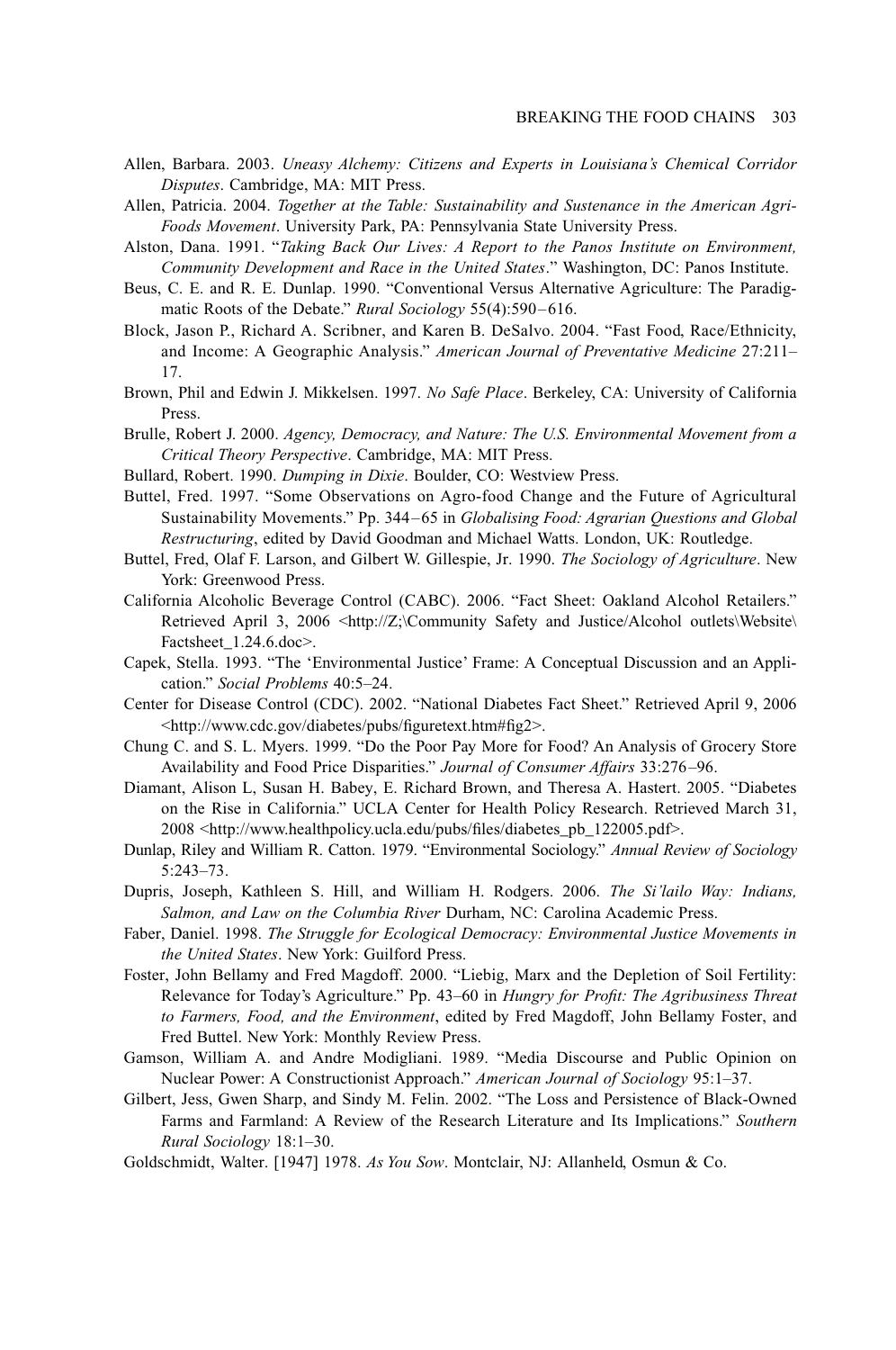- Gottlieb, Robert and Andrew Fisher. 1996. "First Feed the Face: Environmental Justice and Community Food Security. *Antipode* 28:193–203.
- Guthman, Julie. 2004. *Agrarian Dreams: The Paradox of Organic Farming in California*. Berkeley, CA: University of California Press.
- Harrison, Gail, Charles A. DiSogra, George Manolo-LeClair, Jennifer Aguayo, and Wei Yen. 2002. "Over 2.2 Million Low Income Californian Adults are Food-Insecure, 658,000 Suffer Hunger." UCLA Center for Health Policy Research. Retrieved March 31, 2009 [<http://](http://) www.lafightshunger.org/images/hunger.pdf>.
- Hewes, Gordon W. 1973. "Indian Fisheries Productivity in Pre-contact Times in the Pacific Salmon Area." *Northwest Anthropological Research Notes* 7(3):133–55.
- House, Freeman. 1999. *Totem Salmon*. Boston, MA: Beacon Press.
- Jackson, Jennifer. 2005. "Nutritional Analysis of Traditional and Present Foods of the Karuk People and Development of Public Outreach Materials." Orleans, CA: Karuk Tribe of California.
- Joe, Jennie and Robert Young. 1993. *Diabetes as a Disease of Civilization: The Impact of Cultural Change on Indigenous People*. New York: Walter de Gruyter and Co.
- Karuk Tribe of California. 2006. "Toxic Algae Threaten Human Health in PacifiCorp's Klamath Reservoirs Blooms Worse than Last Year, Little Response from Company or County." Retrieved March 31, 2009 [<http://karuk.us/press/06-08-08%20toxic%20reservoirs.pdf>.](http://karuk.us/press/06-08-08%20toxic%20reservoirs.pdf)
- Kobayashi, Audrey and Linda Peake. 2000. "Racism Out of Place: Thoughts on Whiteness and Antiracist Geography for the New Millennium." *Annals of the Association of American Geographers* 90(2):392–403.
- Lappe, Anna and Bryant Terry. 2006. *Grub: Ideas for an Urban Organic Kitchen*. New York: Tarcher.
- LaVeist T. and J. Wallace. 2000. "Health Risk and Inequitable Distribution of Liquor Stores in African American Neighborhoods." *Social Science and Medicine* 51:613–17.
- Lyson, Thomas A. 2004. *Civic Agriculture: Reconnecting Farm, Food and Community*. Boston, MA: Tufts University Press.
- Massey, Doreen and Nancy Denton. 1998. *American Apartheid: Segregation and the Making of the American Underclass*. Cambridge, MA: Harvard University Press.
- Morland, Kimberly, S. Wing, A. Deiz Roux, and C. Poole. 2002. "Neighborhood Characteristics Associated with the Location of Food Stores and Food Service Places." *American Journal of Preventive Medicine* 22:23–29.
- Norgaard, Kari Marie. (2005) "The Effects of Altered Diet on the Health of the Karuk People." Report submitted to the Federal Energy Regulatory Commission Docket #P-2082 on behalf of the Karuk Tribe of California.
- Novotny, Patrick. 2000. *Where We Live, Work and Play: The Environmental Justice Movement and the Struggle for a New Environmentalism*. Westport, CT: Praeger.
- Omi, Michael and Howard Winant. 1989. *Racial Formation in the United States: From the 1960s to the 1980s*. New York: Routledge.
- Pellow, David N. 2004. "The Politics of Illegal Dumping: An Environmental Justice Framework." *Qualitative Sociology* 27:511–25.
- Pellow, David N. and Robert J. Brulle. 2005. *Power, Justice and the Environment: A Critical Appraisal of the Environmental Justice Movement*. Boston, MA: MIT Press.
- Peña, Devon. 2003. "Identity, Place and Communities of Resistance." Pp. 146–67 in *Just Sustainabilities: Development in an Unequal World*, edited by Julian Agyeman, Robert Bullard, and Bob Evans. London: Boston, MA: MIT Press.
- Pulido, Laura. 2000. "Rethinking Environmental Racism: White Privilege and Urban Development in Southern California" *Annals of the Association of American Geographers* 90(1):12–40.
- Stercho, Amy. 2005. "The Importance of Place-based Fisheries to the Karuk Tribe of California: A Socio-economic Study." Master's thesis, Humboldt State University, Arcata, CA.